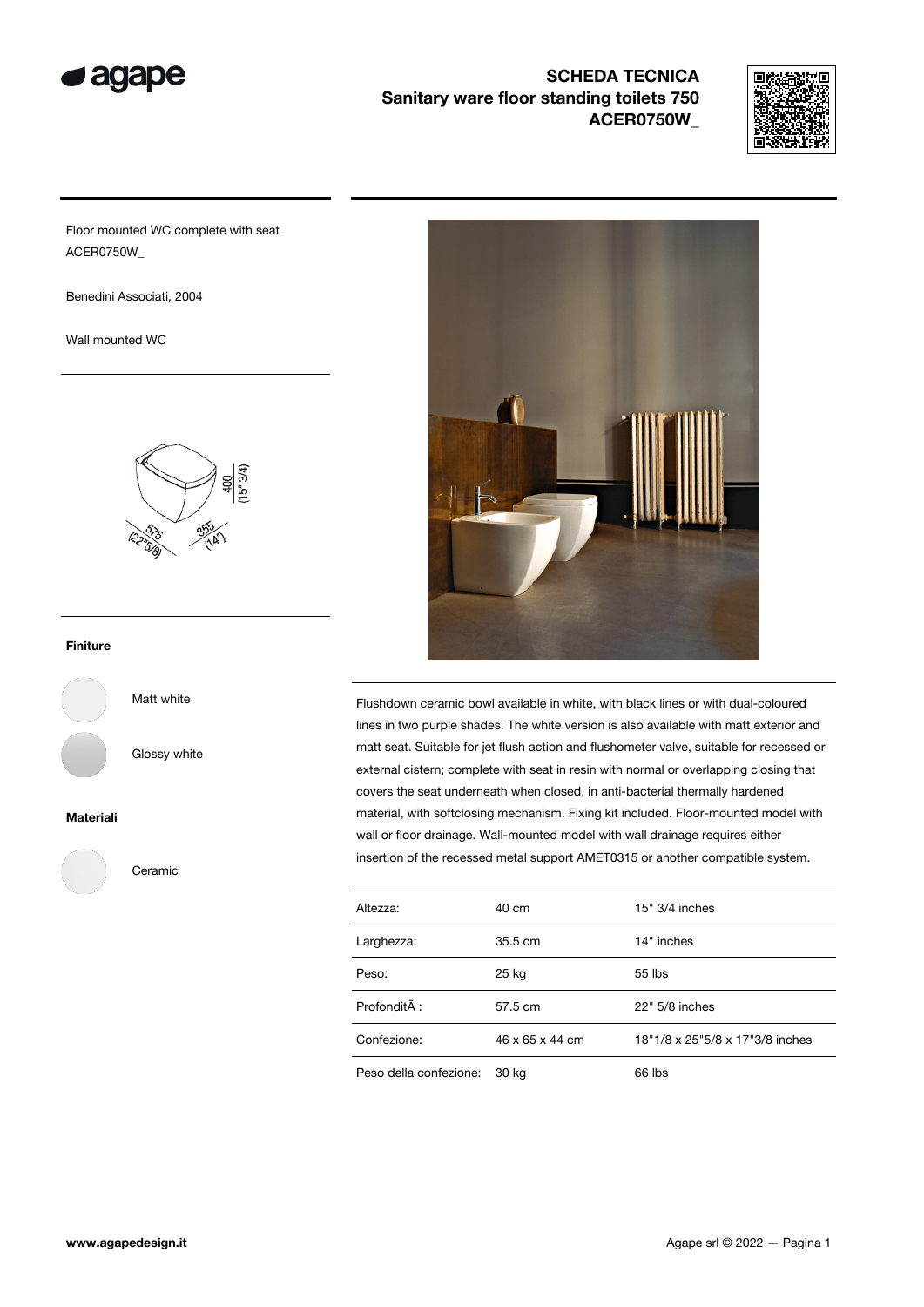

SCHEDA TECNICA Sanitary ware floor standing toilets 750 ACER0750W\_



### Main dimensions